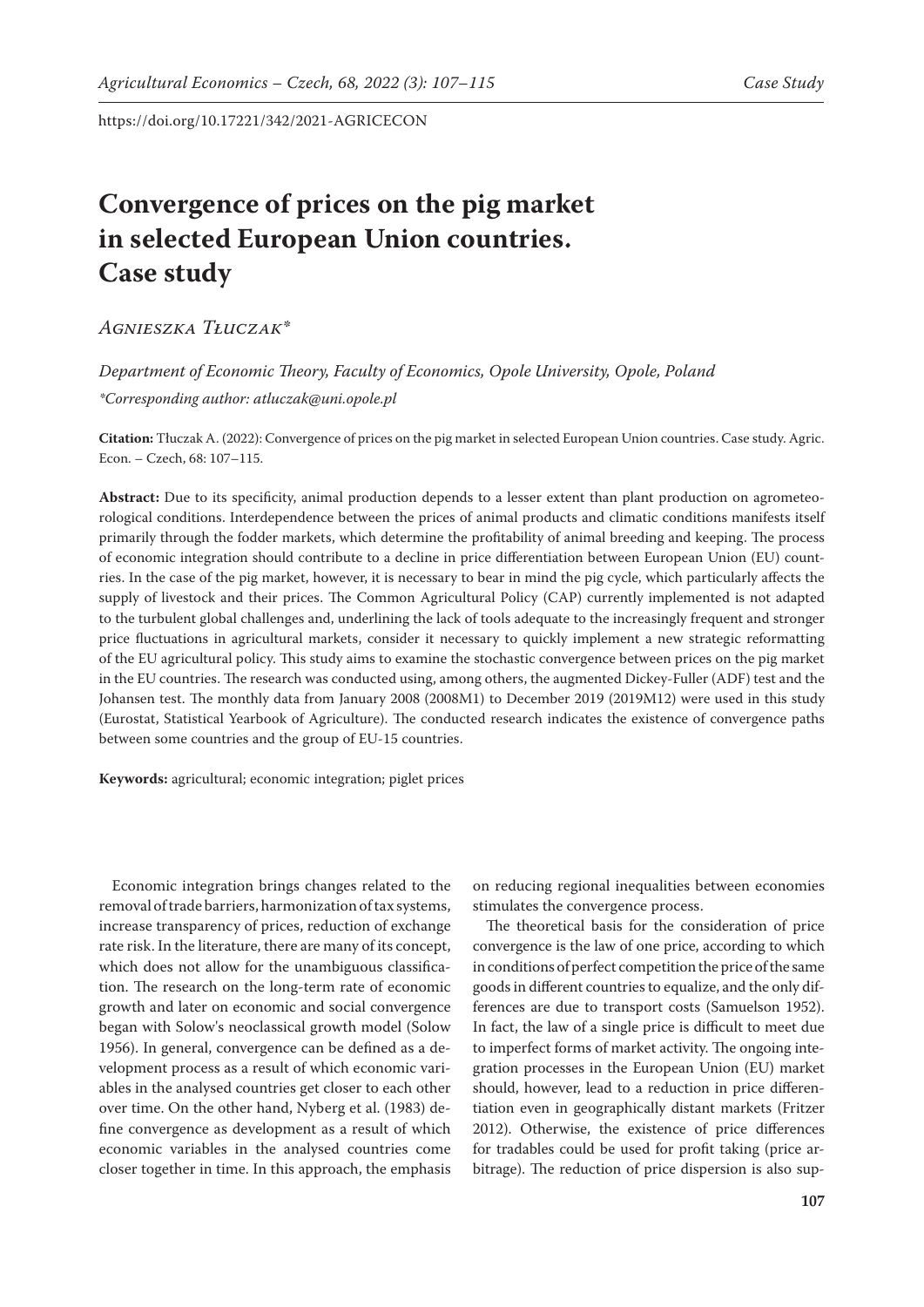ported by the growing importance of international trade (Sevela 2006).

The aim of this study is to analyse the price convergence process on the pig market in the EU, in the face of different levels of integration between the individual Member States in 2008–2019. The process of economic integration should contribute to a decline in price differentiation. It was decided to analyse this research area and verify the hypothesis that in the EU market, as a result of achieving successive degrees of integration of agricultural markets, there is convergence, which means that the differentiation of the level of agricultural prices between individual agricultural markets decreases over time, and the relationship between the initial price level and the average rate the price increase is negative. The research used a stochastic approach based on time series, which in turn entails the use of the Johansen test. This method is based on the matrix trace test and the test of the maximum eigenvalue of the matrix, which allows for the analysis of long-term relationships between the examined prices of agricultural products – pigs. The number of cointegrating compounds can be determined on the basis of Johansen's procedure.

#### **MATERIAL AND METHODS**

In the literature, there are two approaches presented research based on the convergence of time series, both considering the stochastic nature. Bernard and Durlauf (1996) defined convergence through cointegrated time series, which enforces the same degree of integration of the studied time series. They defined convergence in the country set as follows (Meyer et al. 1975):

$$
\lim_{T \to \infty} E\Big(\ln y_{i, t+T} - \ln y_{j, t+T} \Big| F_t \Big) = 0, \ \forall i, j \in I
$$
 (1)

where:  $E(a | b)$  – differences in long-term forecasts of the variable logarithms for country *i* and country *j*;  $y_{i,t+T}$ ,  $y_{i,t+T}$  – value of variable for countries i and *j* in the period  $t + T$ ;  $F_t$  – a set of information usually composed of various time functions as well as current and delayed variables  $\ln y_{i, t+T}$ ,  $\ln y_{i, t+T}$ .

According to the above, the phenomenon of convergence does not occur when the conditional differences  $\ln y_{i, t+T} - \ln y_{i, t+T}$  are characterized by stochastic or deterministic trends. According to this approach, it is possible to verify the hypothesis that the difference in variables between two economies is narrowing by means of unit root tests (Glynn et al. 2007).

#### https://doi.org/10.17221/342/2021-AGRICECON

In the second approach, represented by Evans and Karras (1996), the level of the value of the studied variable of a given country is associated with the average level of the variable value in the studied sample or with the highest value of this variable. In this approach, the convergence of the deviations in time between the value of the studied variable for a given country and the average value of this variable in the group of countries studied to a certain level is required. When this level is equal to zero, then there is absolute convergence, while when it is different from zero, there is conditional convergence. According to these authors, convergence takes place in the group of countries under study, if for all and the following condition is met:

$$
\lim_{T \to \infty} E_t \left( \ln y_{i, t+T} - \ln \overline{y}_{t+T} \right) = \mu_i
$$
\n(2)

where:  $\overline{y}_{t+T}$  – average value of variable in the sample for the period  $t + T$ ;  $\mu_i$  – constant.

The verification of convergence hypotheses in both approaches requires that the considered time series are stationary. Among the many tests for the existence of the unit root in the work, the augmented Dickey- -Fuller (ADF) test was used (Kwiatkowski and Schmidt 1990). This test assumes in the null hypothesis that the examined time series is non-stationary due to the presence of a unit root  $(H_0: \delta = 0)$ . The alternative hypothesis assumes the stationarity of the time series  $(H_1: \delta < 0)$ . A modified version of the ADF test is often used and it is given as follows (Rutkowska and Ptak 2012):

$$
\Delta y_t = \mu + \delta y_{t-1} + \sum_{i=1}^k \delta \Delta y_{t-i} + e_t \text{ lub } \Delta y_t =
$$
  
=  $\delta y_{t-1} + \sum_{i=1}^k \delta_i \Delta y_{t-i} + e_t$  (3)

where:  $\Delta$  – first difference operator;  $\mu$  – constant;  $\delta$  – unit root;  $e_t$  – random component.

The decision about rejection or not, the null hypothesis is made on the basis of the Dickey-Fuller (DF) statistics calculated using the quotient:

$$
DF = \frac{\hat{\delta}}{S(\hat{\delta})}
$$
 (4)

where:  $\hat{\delta}$  – estimated parameter of  $\delta$ ;  $S(\hat{\delta})$  – standard error of that estimate.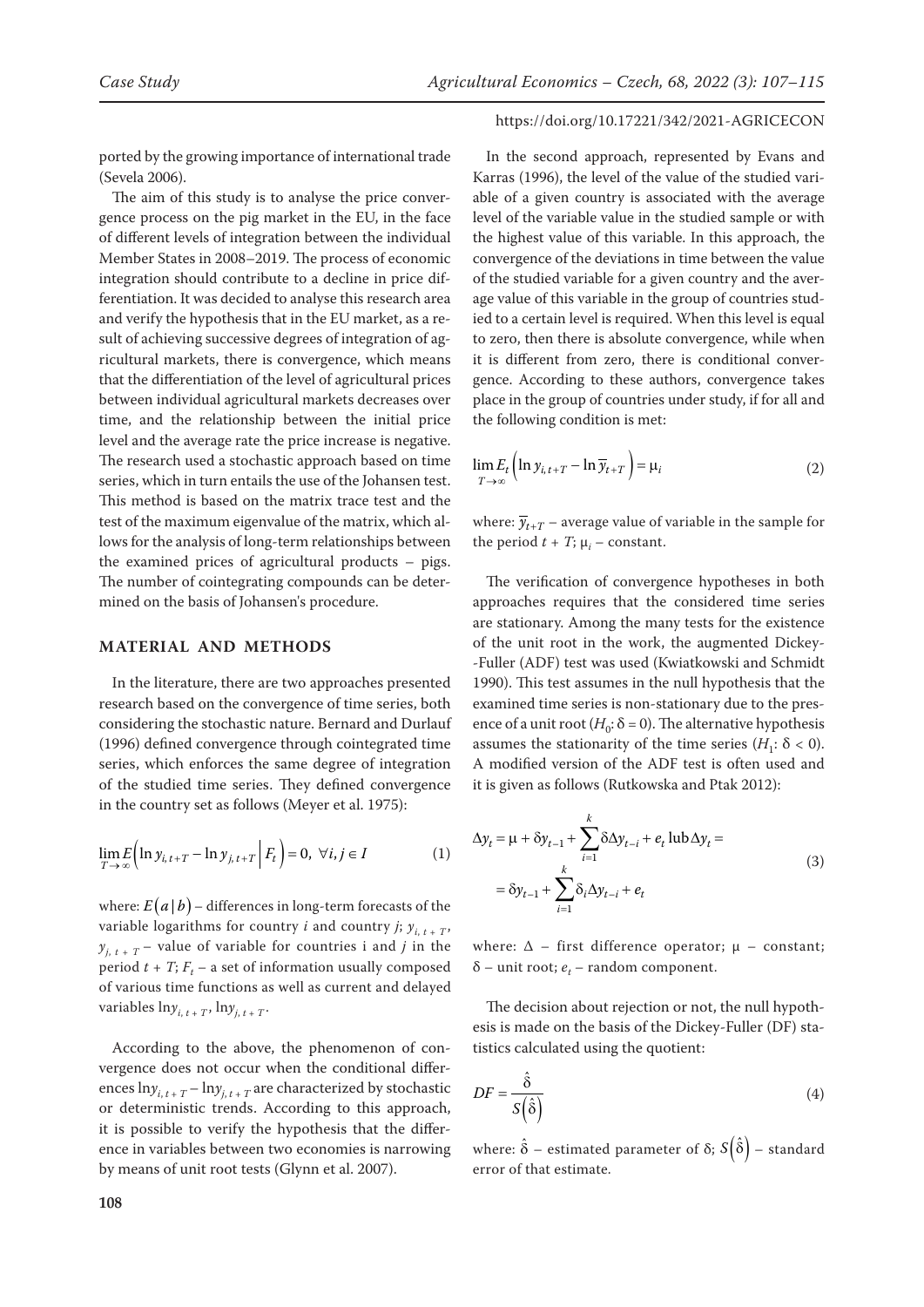The choice of lags *k* in the ADF test was made arbitrarily, taking into account the cyclical nature of agricultural production (pig cycle).

If there is a long-term relationship between the non- -stationary time series and the deviations from this long-term path are stationary, the time series are considered to be cointegrated.

A common definition of cointegration is the definition of Engle and Granger, which says that  $x_t$  and  $y_t$  time series are called cointegrated  $x_t$ ,  $y_t \sim$  CI (*d*, *b*) of the *d*,  $b$  ( $d \ge b \ge 0$ ) order, if (Engle and Granger 1987; Maddala and Kim 1998):

*i*) Both time series are integrated in order  $d(x_t y_t \sim I(d))$ ; *ii*) There is a linear combination of these variables,

i.e.  $\beta_1 x_t + \beta_2 y_t$ , which is integrated on the order *d* ~ *b*. The original Engle and Granger's concept has been extended in various ways including the seasonal cointegration concepts (Kunst and Franses 1998; Franses and Kunst 1999; Darne 2004) and multivariate (Johansen and Juselius 1992). Noteworthy is Johansen's procedure, which is the first to investigate the number of cointegrating vectors in vector autoregression (VAR) models. Johansen's test is based on the character model (Gordon 1995; Dwyer 2015):

$$
\Delta Z_t = \alpha_1 \Delta Z_{t-1} + \alpha_2 \Delta Z_{t-2} + \ldots + \alpha_k \Delta Z_{t-k} + e_t \tag{5}
$$

where:  $Z_t$  – expounded processes.

for *N* processes expounded, which means that *N* is estimated separate regression equations.

After estimating the parameters of the regression models and then determining the roots of the characteristic equation, the statistics of one of the two Johansen tests are calculated (Johansen 1988; Lütkepohl et al. 2000; Hjalmarsson and Österholm 2007):

$$
-\text{trace test: }\lambda_{trace}(r) = -T\sum_{i=r+1}^{N}\ln(1-\lambda_i) \tag{6}
$$

– maximum eigenvalue test:

$$
\lambda_{max}\left(r, r+1\right) = -T \ln\left(1 - \lambda_{r+1}\right) \tag{7}
$$

where:  $\lambda_i$  – estimated eigenvalues;  $T$  – number of observations;  $N$  – number of regions;  $r$  – index of the sum self-explanatory.

The trace test statistic is used to test the null hypothesis that consists the number of dissimilar cointegrating vectors is less than or equal to *r*. The alternative

hypothesis consists that this number is greater than *r*. The maximum eigenvalue test statistic is used to validate the null hypothesis that of the cointegrating vectors is  $r$ , against the alternative assuming that they are  $r + 1$ .

The subject of the empirical study is the monthly time series of pig prices in selected EU countries from January 2008 (2008M1) to December 2019 (2019M12), provided by Eurostat (2020). To study the convergence between piglet prices in EUR/100 kg countries were selected, the author divided them into five groups, and a reference group is a group of 15 EU countries. The division was suggested by the work of Kluth (2016). The individual groups are as follows:

Group I: EU Member States from the former communist bloc that joined the EU structures in 2004: Czech Republic, Estonia, Lithuania, Latvia, Poland, Slovakia, Slovenia, Hungary, also including Bulgaria and Romania, that joined in 2007, and Croatia, that joined in 2013.

Group II: Central and Eastern European countries that are in the EU but have not joined the Eurozone: Bulgaria, Croatia, the Czech Republic, Poland, Romania and Hungary.

Group III: Central and Eastern European countries that joined the EU in 2004 and are already in the Eurozone: Estonia, Lithuania, Latvia, Slovakia and Slovenia.

Group IV: Countries that belong to the 'old' EU-15 but are considered the least developed: Greece, Spain, Portugal and Italy.

Group V: Countries which formed the core of the EU: Austria, France, Germany and United Kingdom.

## **RESULTS AND DISCUSSION**

The basis of the study were piglet prices in EUR/100 kg, Figures 1–5 show the development of the level of these prices for the series of selected groups of EU countries and the EU-15 in 2008M1–2019M12.

In Figures 1–5 the time series are presented, the increasing tendency in the price level of piglets in EUR/100 kg is visible in 2008–2014. Since 2014, the pig market has collapsed, which resulted from the increase in pig production in almost all EU countries. In the first half of 2015, the largest increase in the production of this type of meat was recorded in Spain (+9.1%), Denmark, Germany, the Netherlands, Poland, Belgium, France and the United Kingdom. The increase in production, low prices, the fall in the value of the euro and strong demand from Asia contributed to the increase in pork exports from EU countries, in the first seven months of 2015 by 6.6%. It should also be mentioned that the growing pig production in Rus-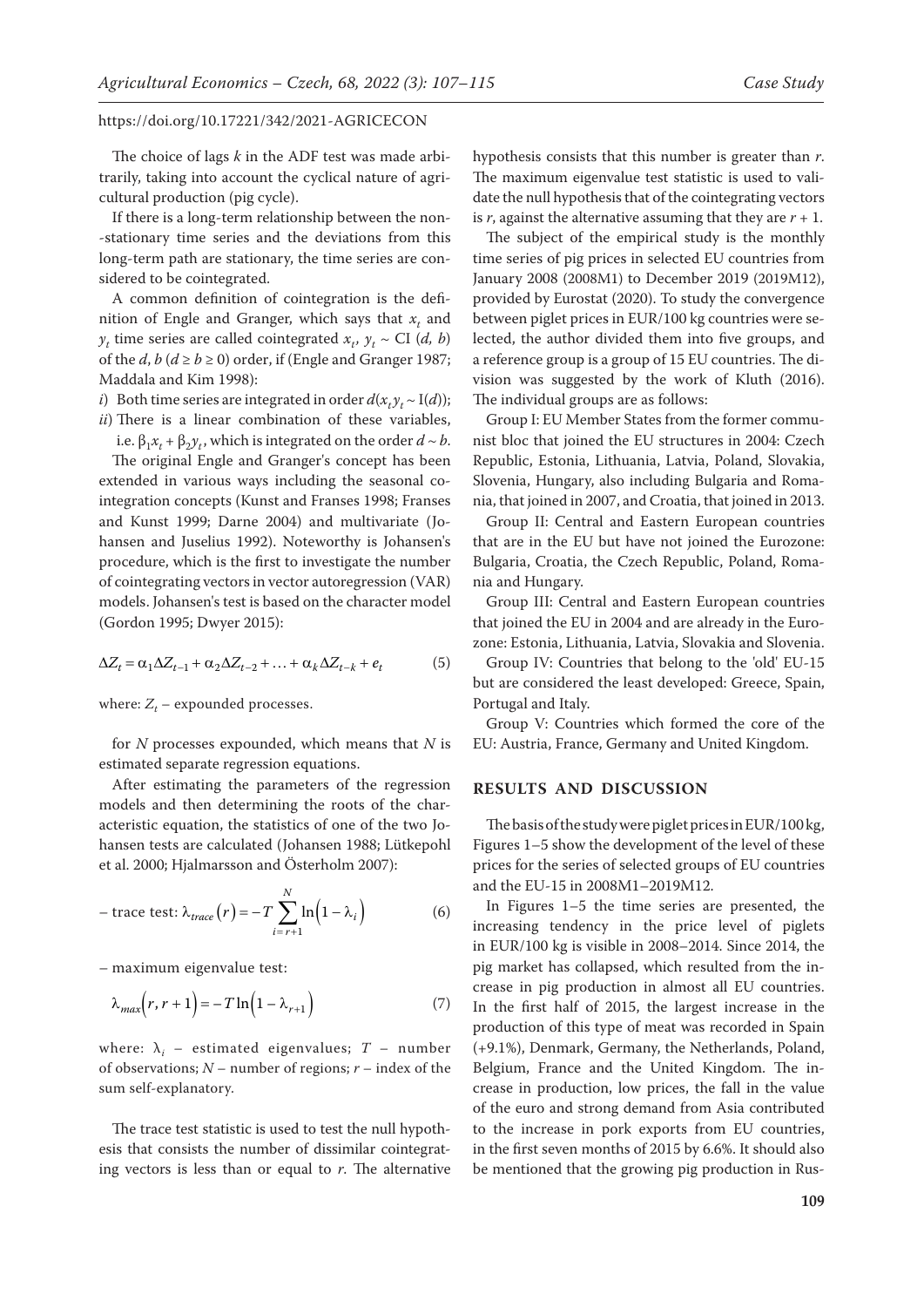

https://doi.org/10.17221/342/2021-AGRICECON

Figure 1. Piglet prices – Group I from 2008M1 to 2019M12 (EUR/100 kg) Source: Own calculations based on Eurostat (2020) database



Figure 2. Piglet prices – Group II from 2008M1 to 2019M12 (EUR/100 kg) Source: Own calculations based on Eurostat (2020) database

sia and the unstable economic situation in that country, even after the lifting of the embargo, did not trigger exports in this direction by EU countries. Bearing in mind the cyclical nature of pig production, the situation from 2014–2015 repeated itself in 2018. Then, the large supply of pork, both in the EU and on the global market, resulted in the prices of live pigs in the EU countries

Before the study of the degree of integration of time series and the occurrence of cointegration, a hypothesis was made about the existence of price convergence.

Therefore, the expected results concern the stationarity of single time series or, in the absence of stationarity, the occurrence of cointegration in the group of the series under study. Integration analysis was performed using the ADF test. The study of the number of cointegrating vectors was carried out using the Johansen test. The results of the stochastic convergence study for piglet prices in EUR/100 kg are shown in Tables 1, 2.

The results of testing the stationarity of time series – piglet prices in EU countries and the EU-15 indicate that for fourteen countries and the EU-15 the unit root

being below the 2017 level.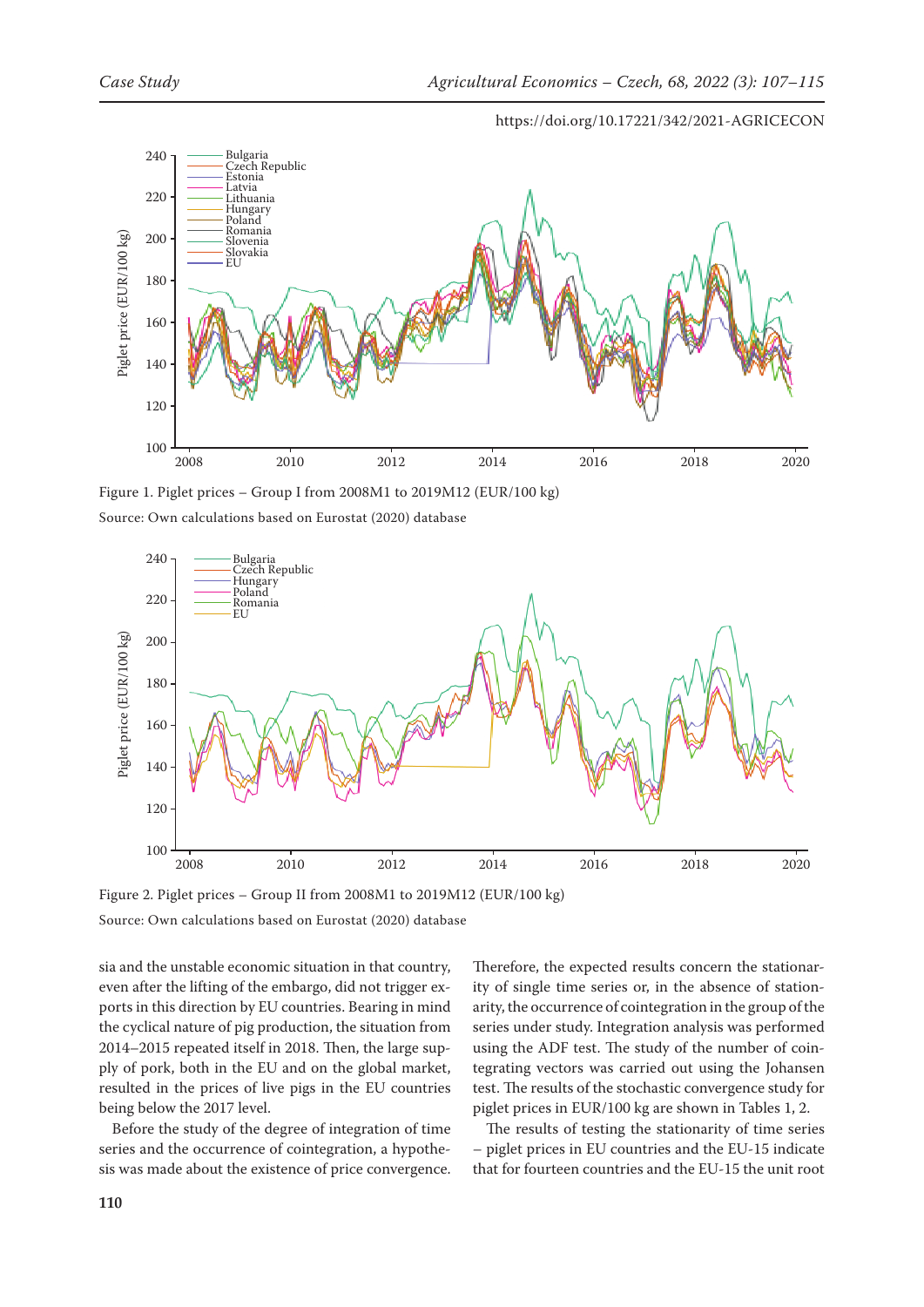

Figure 3. Piglet prices – Group III from 2008M1 to 2019M12 (EUR/100 kg) Source: Own calculations based on Eurostat (2020) database



Figure 4. Piglet prices – Group IV from 2008M1 to 2019M12 (EUR/100 kg) Source: Own calculations based on Eurostat (2020) database

does not occur, and thus these series are stationary. For the remaining countries: Czech Republic, Denmark, Estonia, Spain, France, Lithuania, Romania, the unit root was found.

At the same time, the first differences for these time series are stationary (Table 1). The stationarity of the time series of piglet prices (EUR/100 kg) may indicate the existence of absolute convergence according to Evans and Karras (1996). This means that the price level of piglets is determined by own long-term tendency to reduce the distance to the initial state.

On the other hand, the occurrence of the unit root testifies to the lack of absolute β-convergence in the studied countries. Conducting a cointegration study will allow verifying the hypothesis of stochastic convergence in the studied groups of countries. The results of cointegration testing with Johansen's tests are presented in Table 2.

Table 2 where the statistics on the piglet cointegration survey for five groups of the EU Member States and individual countries considered individually with the EU-15 are presented, shows that for most countries the phenomenon of stochastic convergence does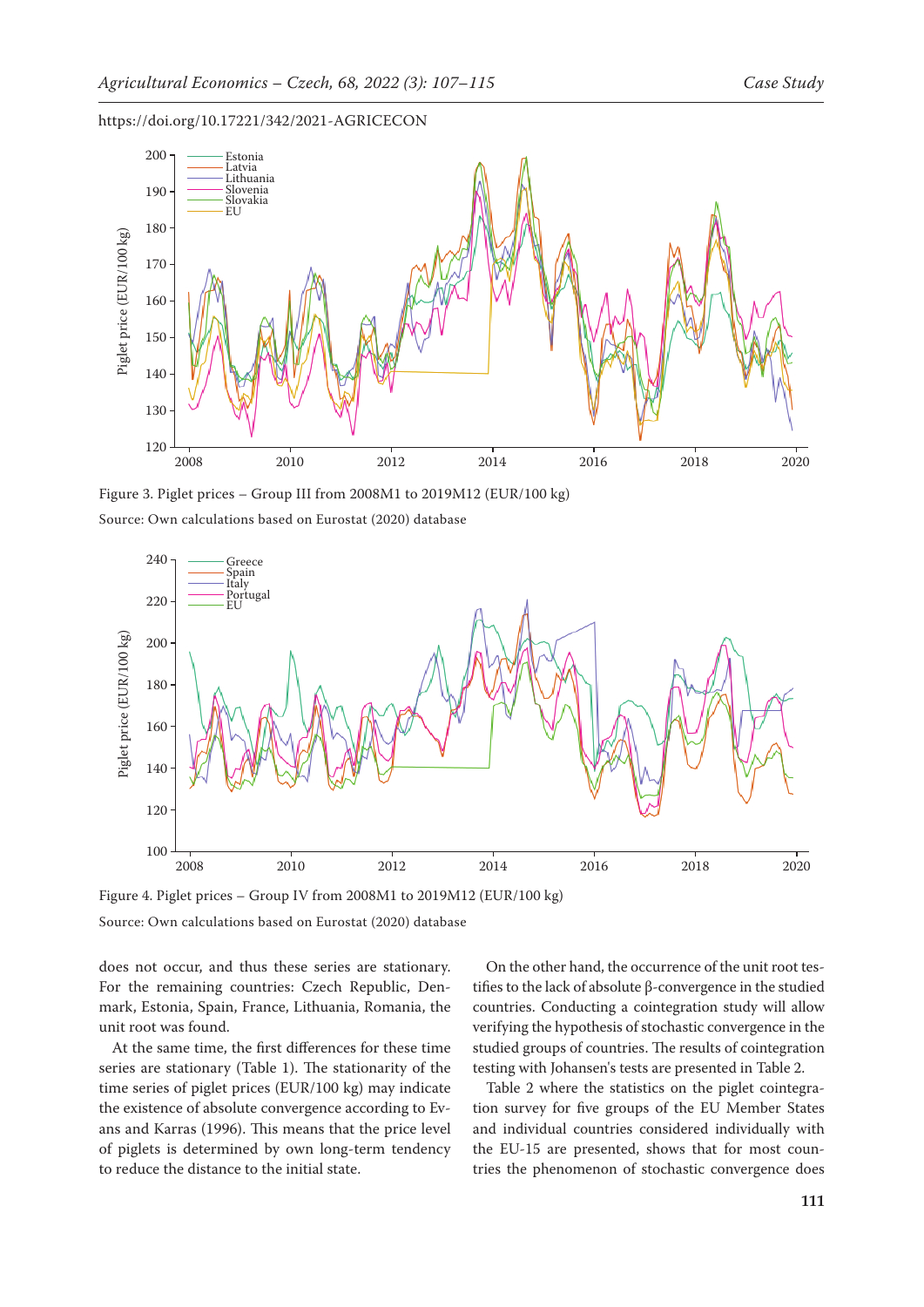

https://doi.org/10.17221/342/2021-AGRICECON

Source: Own calculations based on Eurostat (2020) database

not occur, as it is not confirmed by the Johansen cointegration test. Based on the results (Table 2), it can be concluded that there is cointegration between the countries of the Group II: Bulgaria, Croatia, the Czech Republic, Poland, Romania, Hungary and the EU-15, as well as the Group V: Austria, France, Germany and the United Kingdom, and the EU-15. In the case of both groups, the number of cointegrating vectors is equal to the number of the tested time series, which means the presence of stationarity in the series under study and, according to the definition of Evans and Karras (1996), we can speak of absolute convergence.

Moreover, the results of the study of the cointegration process for the Groups I and IV indicate the lack of convergence between these countries and the EU, which at the same time proves the lack of stochastic convergence. Moreover, in the cointegration study of each time series separately with the time series representing piglet prices in EUR/100 kg EU-15, absolute cointegration was found.

## **CONCLUSION**

Summarizing the results of research on the integration and cointegration of the studied time series for individual countries in the years 2008–2019, the following conclusions can be drawn:

- *i*) The Group I has five paths of convergence with the EU-15, while the Group IV has two such paths;
- *ii*) For the countries of Groups II and V and the EU-15, there is absolute convergence in terms of the price

Table 1. Unit root test results for the analysed time series in 2008M1–2019M12

|                | ADF test results |                  |  |  |
|----------------|------------------|------------------|--|--|
| Country        | $H_0: I(1)$      | $H_0: I(2)$      |  |  |
| Belgium        | $-3.316(0.014)$  | $-6.609(0.000)$  |  |  |
| Bulgaria       | $-3.116(0.025)$  | $-6.201(0.000)$  |  |  |
| Czech Republic | $-2.368(0.150)$  | $-7.302(0.000)$  |  |  |
| Denmark        | $-2.531(0.107)$  | $-6.514(0.000)$  |  |  |
| Germany        | $-3.730(0.003)$  | $-7.131(0.000)$  |  |  |
| Estonia        | $-1.511(0.528)$  | $-6.604(0.000)$  |  |  |
| Greece         | $-3.032(0.032)$  | $-6.445(0.000)$  |  |  |
| Spain          | $-2.729(0.069)$  | $-7.373(0.000)$  |  |  |
| France         | $-2.523(0.109)$  | $-7.466(0.000)$  |  |  |
| Italy          | $-3.636(0.005)$  | $-10.473(0.000)$ |  |  |
| Latvia         | $-3.911(0.001)$  | $-7.140(0.000)$  |  |  |
| Lithuania      | $-2.422(0.135)$  | $-6.940(0.000)$  |  |  |
| Hungary        | $-4.026(0.001)$  | $-6.891(0.000)$  |  |  |
| Netherlands    | $-3.580(0.006)$  | $-6.880(0.000)$  |  |  |
| Austria        | $-3.778(0.003)$  | $-6.987(0.000)$  |  |  |
| Poland         | $-3.626(0.005)$  | $-6.867(0.000)$  |  |  |
| Portugal       | $-3.695(0.004)$  | $-7.721(0.000)$  |  |  |
| Romania        | $-2.479(0.120)$  | $-7.962(0.000)$  |  |  |
| Slovenia       | $-3.456(0.009)$  | $-7.213(0.000)$  |  |  |
| Slovakia       | $-4.089(0.001)$  | $-6.768(0.000)$  |  |  |
| United Kingdom | $-3.123(0.024)$  | $-7.271(0.000)$  |  |  |
| $EU-15$        | $-4.006(0.001)$  | $-7.090(0.000)$  |  |  |

ADF – augmented Dickey-Fuller; statistics values for which the null hypothesis  $(H_0)$  was rejected are marked in bold; I(1), I(2) – first- and second-order integrated process, respectively Source: Own calculations based on Eurostat (2020) database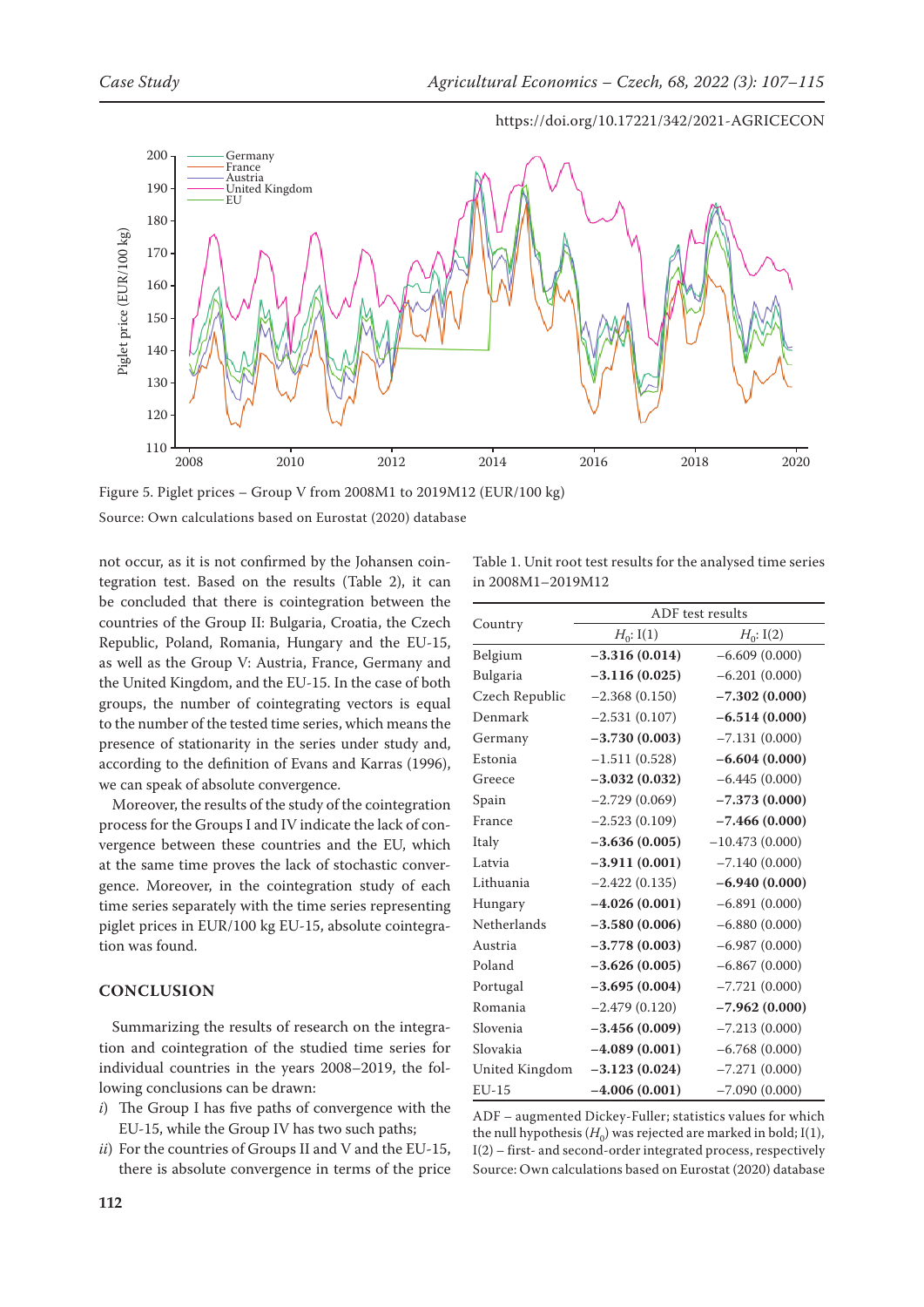| Table 2. Johansen test results for piglet prices in groups of countries in 2008M1-2019M12 (EUR/100 kg) |  |
|--------------------------------------------------------------------------------------------------------|--|
|--------------------------------------------------------------------------------------------------------|--|

| Degree of cointegration    | Eigenvalues | Trace test | <i>P</i> -value for $\lambda_{tr}$ | Test statistics $\lambda_{max}$ | <i>P</i> -value for $\lambda_{max}$ |
|----------------------------|-------------|------------|------------------------------------|---------------------------------|-------------------------------------|
| <b>Group I</b>             |             |            |                                    |                                 |                                     |
| $\boldsymbol{0}$           | 0.393       | 261.990    | 0.000                              | 68.864                          | 0.000                               |
| $\mathbf{1}$               | 0.356       | 193.130    | 0.000                              | 60.709                          | 0.000                               |
| $\,2$                      | 0.309       | 132.420    | 0.000                              | 50.913                          | 0.001                               |
| 3                          | 0.210       | 81.506     | 0.004                              | 32.586                          | 0.068                               |
| $\overline{4}$             | 0.162       | 48.921     | 0.038                              | 24.412                          | 0.122                               |
| 5                          | 0.103       | 24.508     | 0.186                              | 15.060                          | 0.297                               |
| 6                          | 0.053       | 9.448      | 0.332                              | 7.507                           | 0.440                               |
| $\overline{7}$             | 0.014       | 1.941      | 0.164                              | 1.941                           | 0.164                               |
| Group I and EU-15          |             |            |                                    |                                 |                                     |
| $\boldsymbol{0}$           | 0.442       | 334.340    | 0.000                              | 80.396                          | 0.000                               |
| $\mathbf{1}$               | 0.410       | 253.950    | 0.000                              | 72.756                          | 0.000                               |
| $\mathbf{2}$               | 0.331       | 181.190    | 0.000                              | 55.380                          | 0.002                               |
| 3                          | 0.311       | 125.810    | 0.000                              | 51.405                          | 0.001                               |
| 4                          | 0.205       | 74.405     | 0.019                              | 31.656                          | 0.088                               |
| 5                          | 0.115       | 42.749     | 0.139                              | 16.908                          | 0.597                               |
| 6                          | 0.093       | 25.840     | 0.137                              | 13.453                          | 0.426                               |
| $\overline{7}$             | 0.069       | 12.388     | 0.140                              | 9.917                           | 0.222                               |
| $\,8\,$                    | 0.018       | 2.471      | 0.116                              | 2.471                           | 0.116                               |
| <b>Group II</b>            |             |            |                                    |                                 |                                     |
| $\boldsymbol{0}$           | 0.259       | 122.150    | 0.000                              | 41.411                          | 0.003                               |
| $\mathbf{1}$               | 0.224       | 80.735     | 0.000                              | 35.008                          | 0.003                               |
| $\sqrt{2}$                 | 0.155       | 45.728     | 0.000                              | 23.220                          | 0.023                               |
| 3                          | 0.117       | 22.508     | 0.003                              | 17.168                          | 0.015                               |
| $\overline{4}$             | 0.038       | 5.340      | 0.021                              | 5.340                           | 0.021                               |
| Group II and EU-15         |             |            |                                    |                                 |                                     |
| $\boldsymbol{0}$           | 0.335       | 170.770    | 0.000                              | 56.329                          | 0.000                               |
| 1                          | 0.266       | 114.440    | 0.000                              | 42.724                          | 0.002                               |
| $\sqrt{2}$                 | 0.214       | 71.714     | 0.000                              | 33.272                          | 0.006                               |
| 3                          | 0.125       | 38.443     | 0.003                              | 18.355                          | 0.120                               |
| $\overline{4}$             | 0.094       | 20.088     | 0.008                              | 13.540                          | 0.063                               |
| $\mathbf 5$                | 0.046       | 6.548      | 0.011                              | 6.548                           | 0.011                               |
| <b>Group III</b>           |             |            |                                    |                                 |                                     |
| $\boldsymbol{0}$           | 0.298       | 104.160    | 0.000                              | 48.880                          | 0.000                               |
| 1                          | 0.179       | 55.280     | 0.008                              | 27.184                          | 0.053                               |
| $\boldsymbol{2}$           | 0.112       | 28.097     | 0.079                              | 16.420                          | 0.209                               |
| 3                          | 0.066       | 11.677     | 0.175                              | 9.453                           | 0.256                               |
| 4                          | 0.016       | 2.224      | 0.136                              | 2.224                           | 0.136                               |
| <b>Group III and EU-15</b> |             |            |                                    |                                 |                                     |
| $\boldsymbol{0}$           | 0.430       | 230.170    | 0.000                              | 74.098                          | 0.000                               |
| 1                          | 0.315       | 156.080    | 0.000                              | 49.987                          | 0.000                               |
| $\sqrt{2}$                 | 0.272       | 106.090    | 0.000                              | 41.883                          | 0.000                               |
| 3                          | 0.233       | 64.205     | 0.000                              | 35.090                          | 0.000                               |
| $\overline{4}$             | 0.148       | 29.115     | 0.000                              | 21.174                          | 0.003                               |
| 5                          | 0.058       | 7.941      | 0.005                              | 7.941                           | 0.005                               |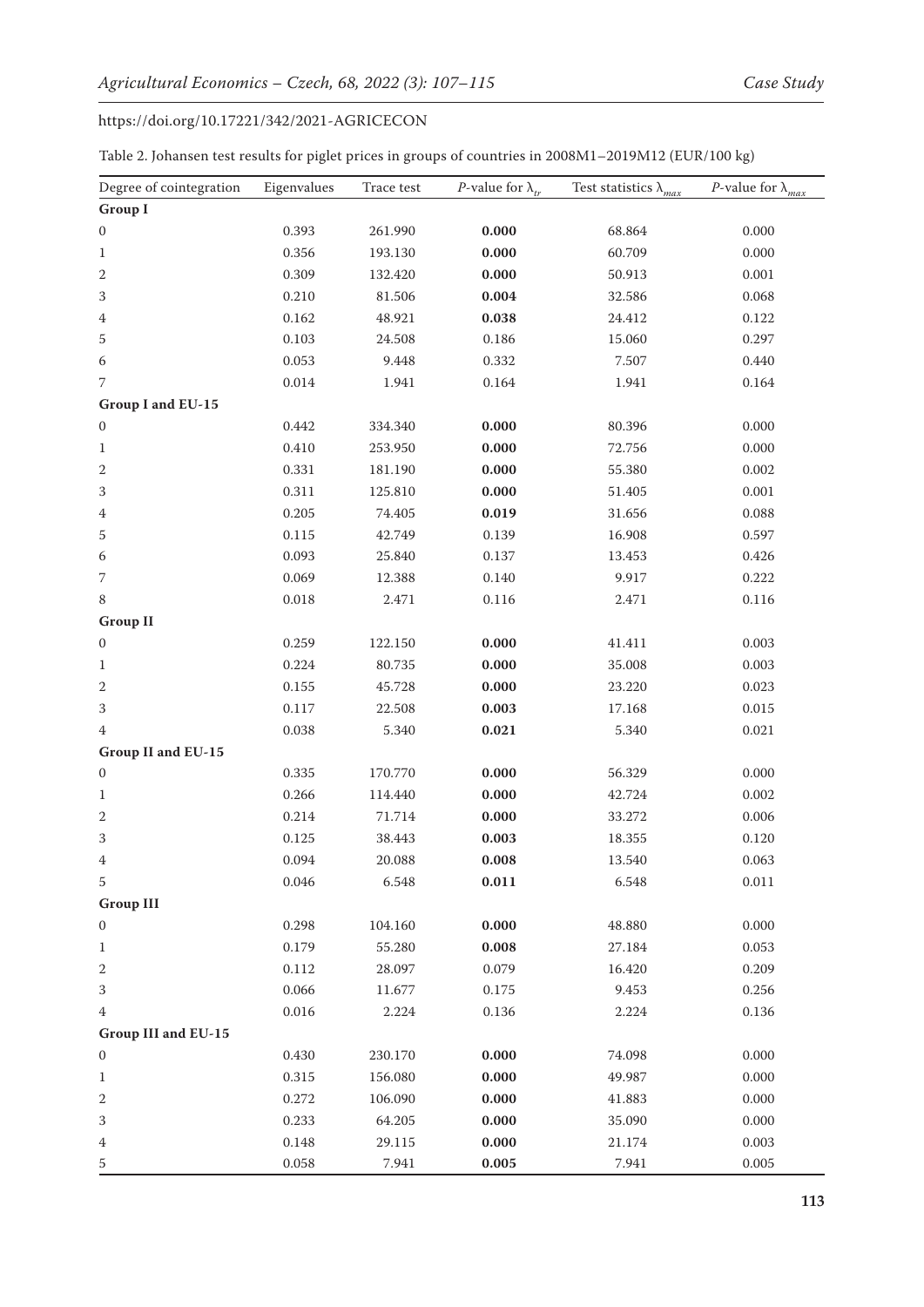| Degree of cointegration  | Eigenvalues | Trace test | <i>P</i> -value for $\lambda_{tr}$ | Test statistics $\lambda_{max}$ | <i>P</i> -value for $\lambda_{max}$ |
|--------------------------|-------------|------------|------------------------------------|---------------------------------|-------------------------------------|
| <b>Group IV</b>          |             |            |                                    |                                 |                                     |
| $\mathbf{0}$             | 0.243       | 71.917     | 0.000                              | 38.441                          | 0.001                               |
| 1                        | 0.130       | 33.476     | 0.017                              | 19.188                          | 0.092                               |
| $\mathbf{2}$             | 0.078       | 14.288     | 0.074                              | 11.207                          | 0.146                               |
| $\sqrt{3}$               | 0.022       | 3.081      | 0.079                              | 3.081                           | 0.079                               |
| Group IV and EU-15       |             |            |                                    |                                 |                                     |
| $\mathbf{0}$             | 0.300       | 102.310    | 0.000                              | 49.133                          | 0.000                               |
| $\mathbf{1}$             | 0.158       | 53.181     | 0.013                              | 23.668                          | 0.149                               |
| $\mathbf{2}$             | 0.110       | 29.513     | 0.054                              | 16.038                          | 0.232                               |
| 3                        | 0.073       | 13.475     | 0.098                              | 10.383                          | 0.191                               |
| $\overline{4}$           | 0.022       | 3.092      | 0.079                              | 3.092                           | 0.079                               |
| <b>Group V</b>           |             |            |                                    |                                 |                                     |
| $\mathbf{0}$             | 0.227       | 82.767     | 0.000                              | 35.477                          | 0.003                               |
| $\mathbf{1}$             | 0.141       | 47.291     | 0.000                              | 20.925                          | 0.052                               |
| $\mathbf{2}$             | 0.102       | 26.366     | 0.001                              | 14.909                          | 0.037                               |
| 3                        | 0.080       | 11.457     | 0.001                              | 11.457                          | 0.001                               |
| <b>Group V and EU-15</b> |             |            |                                    |                                 |                                     |
| $\mathbf{0}$             | 0.324       | 118.890    | 0.000                              | 54.013                          | 0.000                               |
| $\mathbf{1}$             | 0.170       | 64.875     | 0.000                              | 25.785                          | 0.082                               |
| $\overline{2}$           | 0.109       | 39.090     | 0.003                              | 15.990                          | 0.235                               |
| 3                        | 0.088       | 23.099     | 0.002                              | 12.730                          | 0.085                               |
| 4                        | 0.072       | 10.369     | 0.001                              | 10.369                          | 0.001                               |

#### Table 2. To be continued

Statistics values for which the null hypothesis  $(H_0)$  was rejected are marked in bold Source: Own calculations based on Eurostat (2020) database

level of piglets (EUR/100 kg), which means that the prices are levelling in relation to the average price of the EU-15;

- *iii*)The countries of Group III and the EU-15 have significant co-integrating vectors, which may indicate mutual trade ties between countries and their changes as a result of the processes resulting from the Common Agricultural Policy (CAP);
- *iv*) By analysing the results for individual countries, the presence of stochastic convergence was identified.

The obtained results of the integration and cointegration study allowed showing the relation of piglet prices (EUR/100 kg) between the EU countries. At the same time, it should be noted that this work does not fully cover the subject. In the next step, the research should be extended to 2020–2021 and check whether: *i*) the appearance of COVID-19 had an impact on the price level on the agricultural market, *ii*) COVID-19 had an impact on the relationship between prices in different countries, *iii*) or COVID-19 has lowered the demand for some food products, mainly due to restrictions in the agri-food sector.

## **REFERENCES**

Bernard A., Durlauf S. (1996): Interpreting tests of the convergence hypothesis. Journal of Econometrics, 71: 161–173.

- Darne O. (2004): Seasonal cointegration for monthly data. Economics Letters, 82: 349–356.
- Dwyer G.P. (2015): The Johansen Tests for Cointegration. White Paper. Available at [http://www.jerrydwyer.com/pdf/](http://www.jerrydwyer.com/pdf/Clemson/Cointegration.pdf) [Clemson/Cointegration.pdf](http://www.jerrydwyer.com/pdf/Clemson/Cointegration.pdf) (accessed May, 2021).
- Engle R.F., Granger C.W.J. (1987): Cointegration and error correction: Representation, estimation and testing. Econometrica, 55: 251–276.
- Eurostat (2020): Selling Prices of Pigs (Light). [Dataset]. Available at [https://ec.europa.eu/eurostat/databrowser/view/](https://ec.europa.eu/eurostat/databrowser/view/tag00066/default/table?lang=en) [tag00066/default/table?lang=en](https://ec.europa.eu/eurostat/databrowser/view/tag00066/default/table?lang=en) (accessed Aug, 2021).
- Evans P., Karras G. (1996): Convergence revisited. Journal of Monetary Economics, 37: 349–265.
- Franses P.H., Kunst R.M. (1999): On the role of seasonal intercepts in seasonal cointegration. Oxford Bulletin of Economics and Statistics, 61: 409–434.
- Fritzer F. (2012): Price level convergence before and after the advent of EMU. Monetary Policy & the Economy,